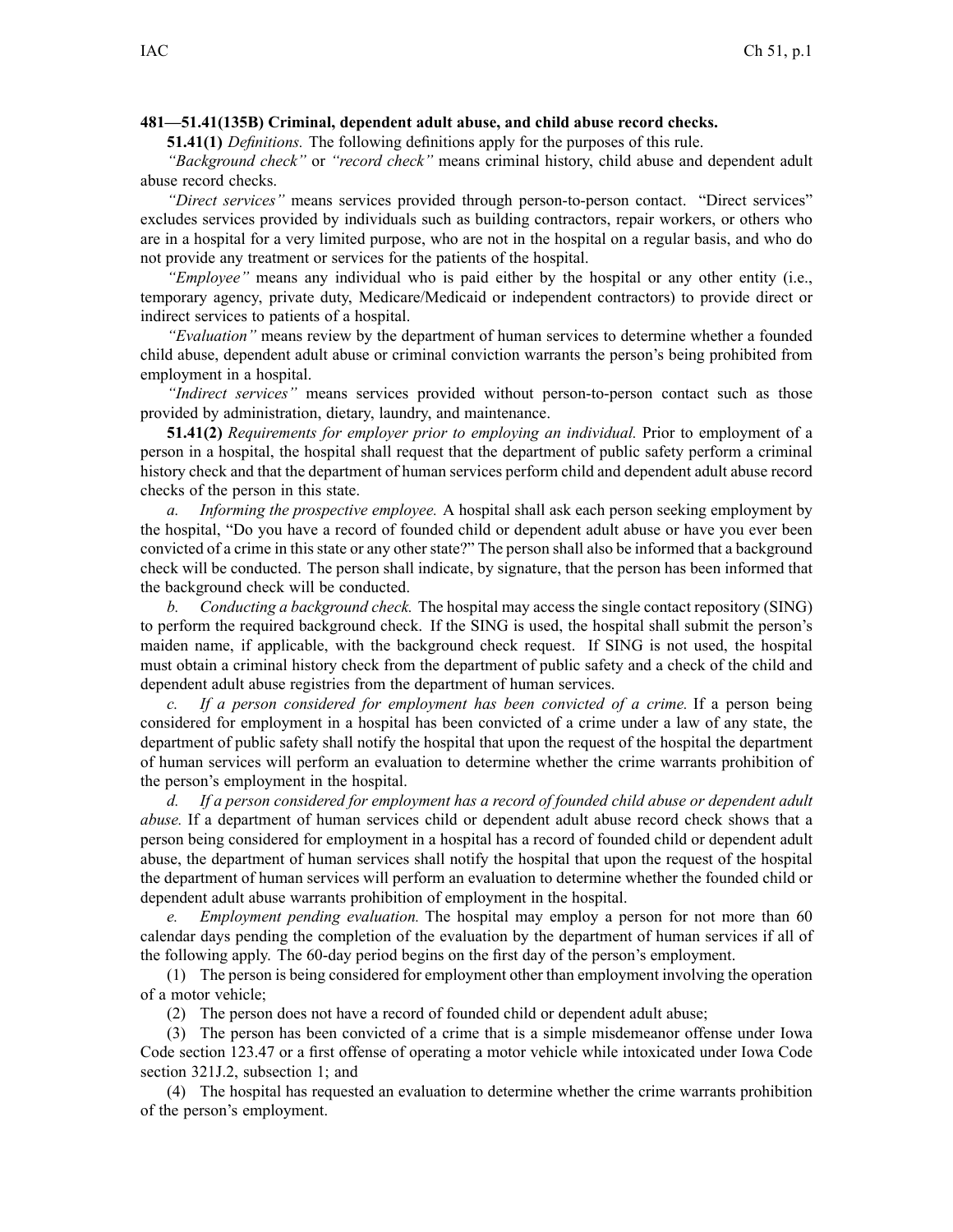*f. Validity of background check results.* The results of <sup>a</sup> background check conducted pursuan<sup>t</sup> to this rule shall be valid for <sup>a</sup> period of 30 calendar days from the date the results of the background check are received by the hospital.

**51.41(3)** *Employment prohibition.* A person who has committed <sup>a</sup> crime or has <sup>a</sup> record of founded child or dependent adult abuse shall not be employed in <sup>a</sup> hospital unless an evaluation has been performed by the department of human services.

**51.41(4)** *Transfer of an employee to another hospital owned or operated by the same person.* If an employee transfers from one hospital to another hospital owned or operated by the same person, without <sup>a</sup> lapse in employment, the hospital is not required to reques<sup>t</sup> additional criminal and child and dependent adult abuse record checks of that employee.

**51.41(5)** *Transfer of ownership of <sup>a</sup> hospital.* If the ownership of <sup>a</sup> hospital is transferred, at the time of transfer the background check required by this rule shall be performed for each employee for whom there is no documentation that such background check has been performed. The hospital may continue to employ such employee pending the performance of the background check and any related evaluation.

**51.41(6)** *Change of employment—person with criminal or abuse record—exception to record check evaluation requirements.* A person with <sup>a</sup> criminal or abuse record who is or was employed by <sup>a</sup> certified hospital and is hired by another certified hospital shall be subject to the background check.

*a.* A reevaluation of the latest record check is not required, and the person may commence employment with the other hospital if the following requirements are met:

(1) The department of human services previously performed an evaluation concerning the person's criminal or abuse record and concluded the record did not warrant prohibition of the person's employment;

(2) The latest background check does not indicate <sup>a</sup> crime was committed or founded abuse record was entered subsequent to the prior evaluation;

(3) The position with the subsequent employer is substantially the same or has the same job responsibilities as the position for which the previous evaluation was performed;

(4) Any restrictions placed on the person's employment in the previous evaluation by the department of human services and still applicable shall remain applicable in the person's subsequent employment; and

(5) The person subject to the background check has maintained <sup>a</sup> copy of the previous evaluation and provided it to the subsequent employer, or the previous employer provides the previous evaluation from the person's personnel file pursuan<sup>t</sup> to the person's authorization. If <sup>a</sup> physical copy of the previous evaluation is not provided to the subsequent employer, <sup>a</sup> current record check evaluation shall be performed.

*b.* For purposes of this subrule, <sup>a</sup> position is "substantially the same or has the same job responsibilities" if the position requires the same certification, licensure, or advanced training. For example, <sup>a</sup> licensed nurse has substantially the same or the same job responsibilities as <sup>a</sup> director of nursing; <sup>a</sup> certified nurse aide does not have substantially the same or the same job responsibilities as <sup>a</sup> licensed nurse.

*c.* The subsequent employer must maintain the previous evaluation in the employee's personnel file for verification of the exception to the requirement for <sup>a</sup> record check evaluation.

*d.* The subsequent employer may request a reevaluation of the background check and may employ the person while the reevaluation is being performed, even though an exemption under paragraph [51.41\(6\)](https://www.legis.iowa.gov/docs/iac/rule/481.51.41.pdf)*"a"* may be authorized.

**51.41(7)** *Employee notification of criminal convictions or founded abuse after employment.* If <sup>a</sup> person employed by an employer that is subject to this rule is convicted of <sup>a</sup> crime or has <sup>a</sup> record of founded child or dependent adult abuse entered in the abuse registry after the person's employment application date, the person shall inform the employer of such information within 48 hours of the criminal conviction or entry of the record of founded child or dependent adult abuse.

The employer shall act to verify the information within seven calendar days of notification. "Verify," for purposes of this subrule, means to access the single contact repository (SING) to perform <sup>a</sup> background check, to reques<sup>t</sup> <sup>a</sup> criminal background check from the department of public safety, to